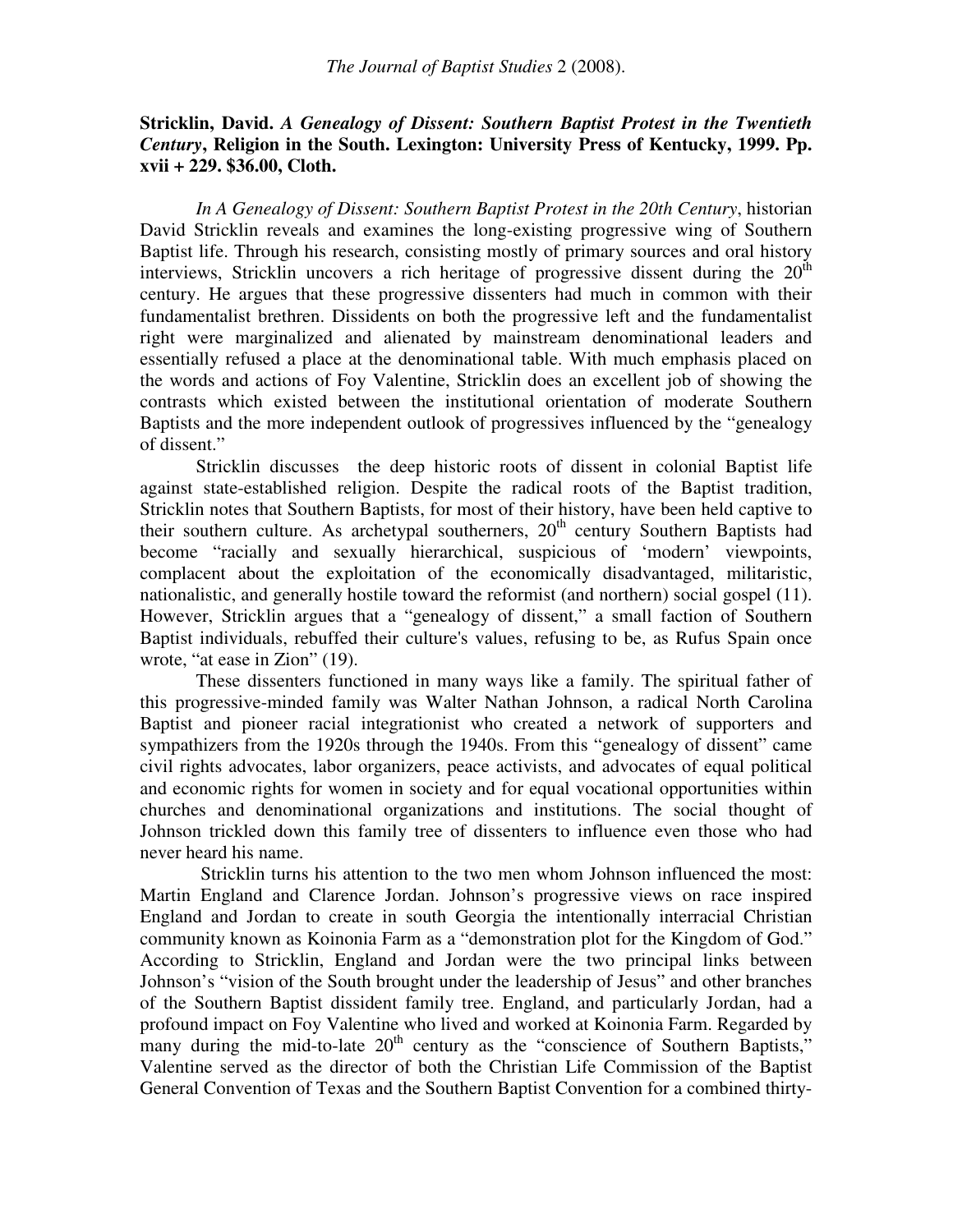four years. England also played an influential role in the life of Carlyle Marney, who is described by Stricklin as "one of the most powerful, and one of the most liberal, preachers in Southern Baptist history (40)." Marney's influence has long been cited by progressives in Southern Baptist life especially among North Carolinians such as Bob McClernon, former pastor of Watts Street Baptist Church in Durham, and Texans like pioneer female minister Martha Gilmore. Other notable Southern Baptists inspired directly by England and/or Jordan include Will Campbell (Civil Rights worker and prominent author), Ken Sehested (founder of the Baptist Peace Fellowship), and Nancy Hastings Sehested (the most visible female minister in the SBC in the 1980s).

 Stricklin also studies the social issues around which progressive dissent arose in the Southern Baptist Convention. Progressives embraced a conciliatory attitude toward race relations. Unlike the few progressive-minded denominational leaders of the SBC, some dissenters, most notably Martin England and Will Campbell, became active in the Civil Rights Movement. Other progressives hosted interracial gatherings between local black and white ministers. Frustrated with the gradualist approach of progressive denominationalists like Foy Valentine who refused to work outside of the Convention system and repeatedly thumbed his nose at those who chose an Ivy League education over a Southern Baptist degree, some dissenters left the SBC and affiliated with the northern American Baptist Churches.

Through their involvement in the civil rights struggles, many from the "genealogy of dissent" were inspired to become peace activists. Peacemakers such as Ken Sehested along with seminary professors Glenn Hinson and Glenn Stassen were committed to helping inform, encourage, and assist Southern Baptists in the mission of peacemaking. Despite their valiant efforts, key moderate pastors and denominational leaders including Valentine refused to encourage nontraditional methods (peacemaking) or organizations (Baptist Peace Fellowship, Seeds) that did not appear within the structure of the SBC. Instead of forming a partnership with the Baptist Peace Fellowship, Valentine and other moderate leaders chose to regard it as a competitor. Stricklin points out that by doing so moderates further alienated many dissenters from Southern Baptist life. Valentine's demand to the progressive dissenters that "you're either with us or against us" sounded eerily similar to the same demands made by the "fundamentalist dissenters" who sought his own head during the Southern Baptist Controversy.

According to Stricklin, the group of progressives that threatened Southern Baptist traditionalists the most was dissident women who sought to be ordained ministers. These women were largely ignored by many of the male-dominated "genealogy of dissent." Women such as Gilmore and Addie Davis struggled to find acceptance in Baptist life. Finally, in the 1980s dozens of ordained women ministers came together to form Southern Baptist Women In Ministry (SBWIM). Their purpose was to help women ministers assimilate into the everyday life of Southern Baptist service. Unfortunately, their goal was never realized.

In the sixth and final chapter, Stricklin identifies a second group of dissenters in Southern Baptist life. According to Stricklin, these "fundamentalist dissenters" who feared and rejected progressive Baptist ideas and agendas eventually took over the Southern Baptist Convention and transformed her entities. Stricklin laments that the SBC's Christian Life Commission under Richard Land quickly became "a model of fundamentalist rectitude and utility." While Stricklin's *A Genealogy of Dissent* is indeed